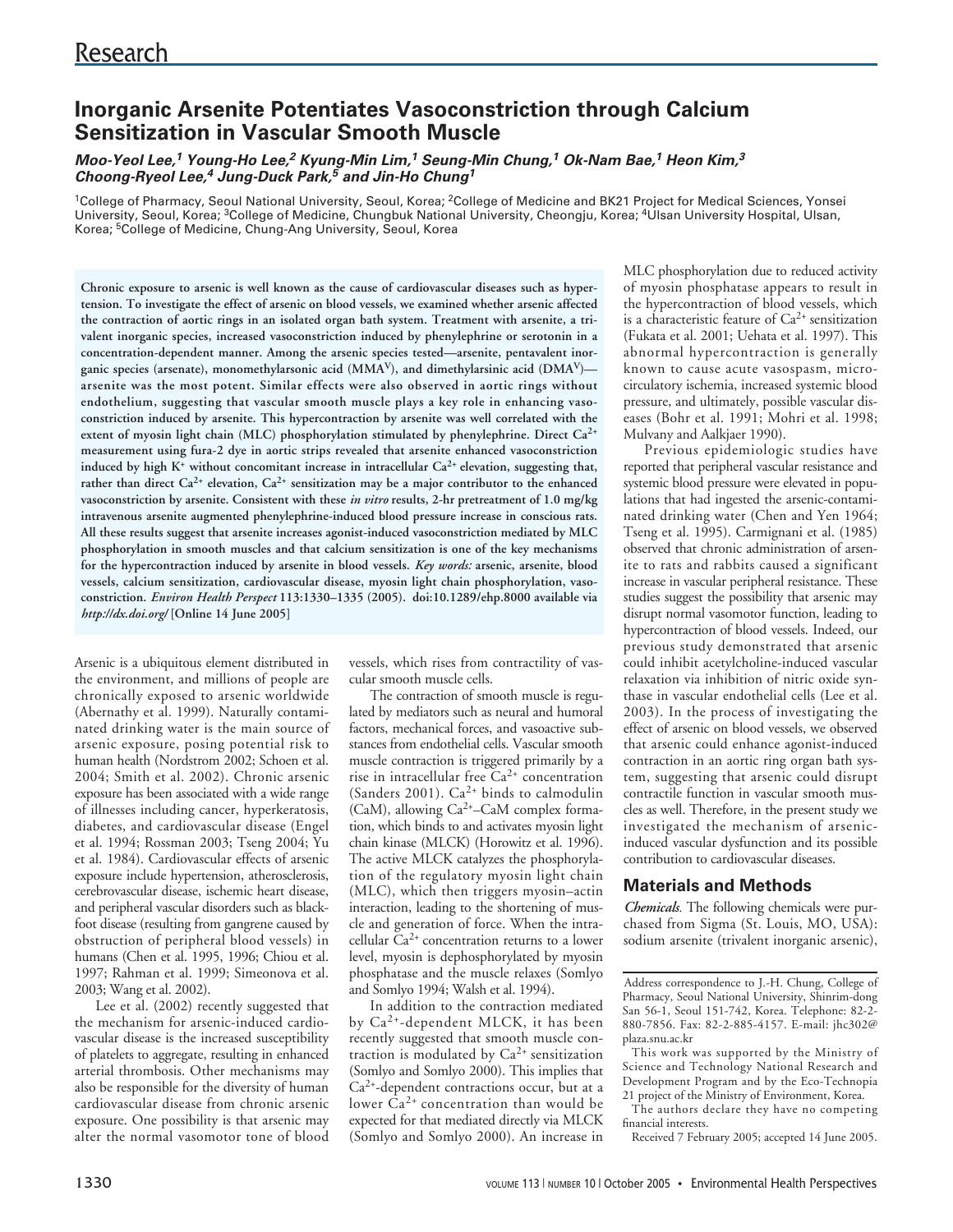sodium arsenate (pentavalent inorganic arsenic), dimethylarsinic acid (DMAV), phenylephrine, and serotonin creatinine sulfate. We obtained monomethylarsonic acid (MMAV) from Chem Service (West Chester, PA, USA) and anti-MLC and anti-phospho-MLC antibody from Santa Cruz Biotechnology (Santa Cruz, CA, USA). Fura-2/AM was supplied by Molecular Probe (Eugene, OR, USA), and all other reagents used were of the highest purity available.

*Animals*. The entire animal protocol was approved by the Ethics Committee of Animal Service Center at Seoul National University. We used male Sprague-Dawley rats (Dae Han BioLink Co., Seoul, Korea) weighing 300–400 g throughout all experiments. Before the experiments, animals were acclimated for 1 week in the laboratory animal facility maintained at constant temperature and humidity with a 12-hr light/dark cycle. Food and water were provided *ad libitum*.

*Measurement of vasoconstriction in organ bath.* Rats were sacrificed by decapitation and then exsanguinated. We carefully isolated the thoracic aorta and cut it into ring segments. Aortic rings without endothelium were prepared by gently rubbing the intimal surface of the aortic rings with a wooden stick. We then mounted the rings in fourchannel organ baths filled with Krebs-Ringer (KR) solution (115.5 mM NaCl, 4.6 mM KCl, 1.2 mM  $KH_2PO_4$ , 1.2 mM  $MgSO_4$ , 2.5 mM  $CaCl<sub>2</sub>$ , 25.0 mM  $NaHCO<sub>3</sub>$ , and 11.1 mM glucose, pH 7.4). The organ bath was continuously gassed with 95%  $O_2/5%$  $CO<sub>2</sub>$  and maintained at 37°C. The rings were stretched gradually to an optimal resting tension of 2 g and equilibrated for 30 min. The change in tension was measured isometrically with Grass FT03 force transducers (Grass Instrument Co., Quincy, MA, USA) and recorded using the AcqKnowledge III computer program (BIOPAC Systems Inc., Goleta, CA, USA).

To investigate the effect of arsenic on vasoconstriction, we treated the aortic rings with arsenic or the vehicle (saline) in minimum essential media (MEM) with 100 U/mL penicillin and 100 µg/mL streptomycin in a 95% air/5%  $CO<sub>2</sub>$  incubator for 14 hr at 37°C. After mounting the aortic rings pretreated with arsenic in organ baths, we induced the contraction by cumulatively adding phenylephrine or serotonin to obtain concentration-contraction curves. In the experiments of high K+-induced contraction, 100 mM KCl-containing KR solution prepared by substituting  $K^+$  with  $Na^+$ was cumulatively added to the bath to obtain the indicated final concentrations.

*Measurement of MLC phosphorylation.* We measured the extent of MLC phosphorylation using polyacrylamide gel electrophoresis (PAGE) and immunoblot analysis using an anti-phospho-MLC antibody, as previously described (Sakurada et al. 1998). After the aortic rings were pretreated with various concentrations of arsenite for 14 hr, 10-8 M phenylephrine was added to the organ bath for 2 min, and then ice-cold acetone with 10% trichloroacetic acid and 10 mM dithiothreitol was immediately added to stop the reaction. The aortic rings were washed with the acetone solution three times, lyophilized overnight, and stored at –70°C until protein extraction. After the dried tissues were cut into small pieces, we extracted proteins in a 50 µL sample buffer containing 8 M urea, 2% sodium dodecyl sulfate, 5% β-mercaptoethanol, 0.01% bromophenol blue, and 62.5 mM Tris-HCl by vortexing for 3 hr at room temperature. Protein extracts were electrophoresed in a 15% polyacrylamide mini-slab gel (Bio-Rad, Hercules, CA, USA) and then transferred onto nitrocellulose membranes in Tris/glycine buffer (25 mM Tris, 192 mM glycine). We detected the MLC level and the extent of phosphorylation with immunoblotting using anti-MLC antibody and anti-phospho-MLC antibody



**Figure 1.** Enhancement of phenylephrine- and serotonin-induced vasoconstriction in aortic rings by arsenite. (A) Phenylephrine. (B) Serotonin. See "Materials and Methods" for details. Values shown are mean  $\pm$  SE of four independent experiments.

\*Significantly different from the corresponding control ( $p < 0.05$ ).

(Santa Cruz Biotechnology), respectively. Immunoreactive bands were visualized by horseradish peroxidase-conjugated secondary antibody (Santa Cruz Biotechnology) and an enhanced chemiluminescence kit (ECL; Amersham, Buckinghamshire, UK). For densitometric analysis of MLC-P/MLC, we determined densities of the corresponding bands using TINA software (Raytest, Straubenhardt, Germany).

*Measurement of intracellular calcium level.* To measure intracellular  $Ca^{2+}$  levels, we cut the thoracic aorta without endothelium into spiral strips approximately 8 mm in length and 1 mm in width under a dissecting microscope. After the aortic strips were treated with arsenite for 14 hr, they were exposed to 10 µM acetoxymethyl ester of fura-2 (fura-2/AM) and 0.1% cremophor EL in a Krebs-Henseleit solution [(KH) solution: 119 mM NaCl, 4.6 mM KCl, 1.2 mM  $KH_{2}PO_{4}$ , 1.5 mM  $MgSO_4$ , 2.5 mM CaCl<sub>2</sub>, 25.0 mM NaHCO<sub>3</sub>, and 11 mM glucose, pH 7.4] for 4 hr at room temperature.

We measured the intracellular free  $Ca^{2+}$ level based on the method described by Ozaki et al. (1991). Fure-2-loaded muscle strips were held horizontally in the organ chamber of a fluorimeter (CAF-110; Jasco, Tokyo, Japan) filled with KH solution. One end of the muscle strip was connected to a force-displacement transducer to monitor vessel tones. The KH solution was maintained at 37°C and continuously aerated with 95%  $O_2/5$ %  $CO_2$ . Passive tension of 2 g was applied and allowed to equilibrate before measurement. We elicited muscle contractions by changing the media with the KH solution containing 12.5, 25, and 90 mM KCl. Muscle strips were illuminated alternatively at 48 Hz in excitation wavelengths of 340 and 380 nm. We measured the intensity of 500 nm fluorescence emitted by 340 nm excitation  $(F_{340})$  and that emitted by 380 nm  $(F_{380})$  successively. We calculated the ratio of  $F_{340}$  to  $F_{380}$  [R( $F_{340}/F_{380}$ )] as an indicator of intracellular Ca2+.

*Measurement of blood pressure change induced by phenylephrine*. Rats were anesthetized with phenobarbital (50 mg/kg, intraperitoneal). We placed a catheter of polyethylene PE-50 tubing (Clay Adams, Sparks, MD, USA) filled with heparinized saline (100 U/mL) in the carotid artery to measure blood pressure, and we placed a catheter of polyethylene PE-10 fused to PE-50 tubing in the jugular vein to administer drugs. Catheters were tunneled subcutaneously and exteriorized at the back of the neck. Wounds were sutured and cleaned with alcohol. Experiments were performed after a 1-day recovery period. On the day of the experiment, the arterial catheter was connected to a pressure transducer (BIOPAC Systems Inc.) and blood pressure was measured using the AcqKnowledge III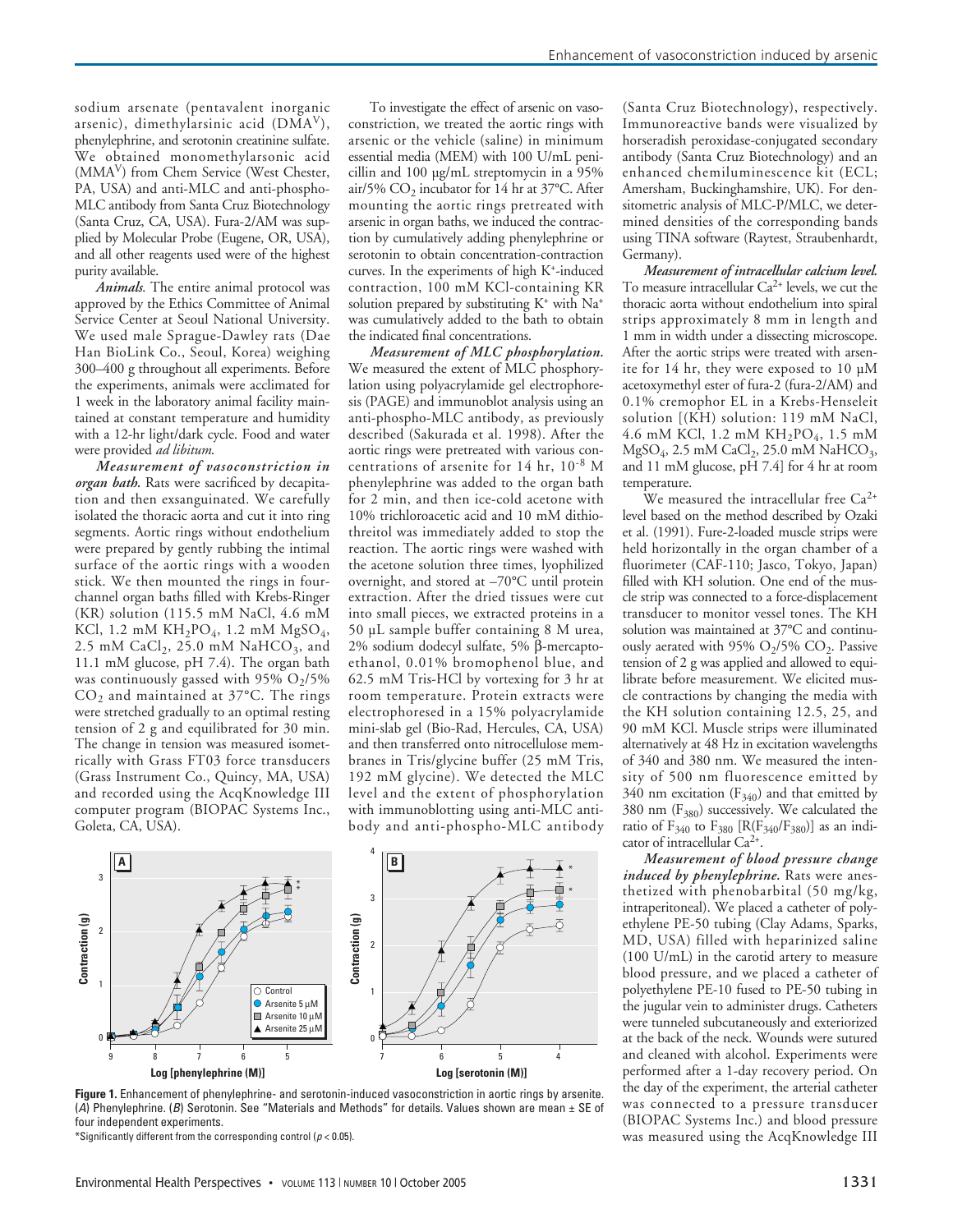computer program. We allowed blood pressure to stabilize for a minimum of 30 min before beginning treatment. To determine the effects of arsenite on blood pressure increase induced by phenylephrine, we administered arsenite solution (1.0 mg/kg) by an intravenous bolus injection into the jugular vein. In the controls, equivalent amounts of saline were injected. After 2 hr, we infused the rats with 2.5 µg/kg/min phenylephrine for 3 min via the jugular vein and monitored the change of blood pressure in response to phenylephrine simultaneously. Infusions were performed with a Harvard syringe pump (South Natick, MA, USA) at a rate of 0.1 mL/min.

*Statistical analysis.* We calculated the means and standard errors for all treatment groups. The data were subjected to one- or two-way analysis of variance (ANOVA) followed by Duncan's multiple range test to determine which means were significantly different from the control. Statistical analysis was performed using SPSS software (SPSS Inc., Chicago, Il, USA). In all cases, we used a *p*-value of < 0.05 to determine significance.

#### **Results**

To investigate whether arsenic affects contraction of blood vessels, we treated intact aortic rings with various concentrations of arsenite (trivalent inorganic arsenic) for 14 hr and then added phenylephrine and serotonin cumulatively to obtain concentration-contraction curves. Arsenite alone did not cause any changes in basal vascular tone (data not shown). Arsenite treatment, however, enhanced the contraction induced by both phenylephrine and serotonin in a concentration-dependent manner (Figure 1). We investigated the effects of pentavalent inorganic species (arsenate) and two major metabolites, MMA<sup>V</sup> and DMAV, on phenylephrine-induced constriction (Figure 2). Arsenate did enhance phenylephrine-induced vasoconstriction, but the concentration



**Figure 2.** Effect of arsenic species on contraction of aortic rings induced by phenylephrine. See "Materials and Methods" for details. Values shown are mean  $\pm$  SE of five independent experiments. \*Significantly different from the control ( $p < 0.05$ ).

required was higher than that of arsenite.  $\text{MMA}^{\text{V}}$  and  $\text{DMA}^{\text{V}}$  up to 100 µM failed to affect the phenylephrine-induced vasoconstriction. These results suggest that agonistinduced contraction in blood vessels can be enhanced by arsenic and that arsenite is the most potent form tested.

To investigate whether the enhanced contraction induced by arsenite was an endothelium-dependent effect, we performed experiments using aortic rings without endothelium. Treatment with arsenite to aortic rings without endothelium still resulted in a concentration-dependent increment of agonist-induced contraction in blood vessels (Figure 3), suggesting that the enhanced contraction by arsenite is primarily due to hypercontraction of smooth muscles. To examine whether hypercontraction by arsenite is mediated by the phosphorylation of MLC in smooth muscles, we evaluated the effect of arsenite on phenylephrine-induced MLC phosphorylation in aortic rings without endothelium. Arsenite treatment alone did not alter the basal levels of MLC phosphorylation (Figure 4A). Addition of phenylephrine alone did not affect the total MLC levels, but it increased MLC phosphorylation significantly (Figure 4B,C). However, when the aortic rings without endothelium were stimulated with phenylephrine, arsenite treatment resulted in a significant increase in MLC phosphorylation without a concomitant change in MLC levels (Figure 4B,C). These results indicate that arsenite enhances agonistinduced vasoconstriction through MLC phosphorylation in smooth muscles.

To examine whether the increased MLC phosphorylation was mediated by intracellular  $Ca<sup>2+</sup>$  elevation in vascular smooth muscles, we investigated the effects of arsenic on intracellular Ca2+ levels when vasoconstriction was initiated by high K<sup>+</sup> concentration. We used a high concentration of K<sup>+</sup> to induce contraction in blood vessels, since K+ directly induces rapid influx of extracellular  $Ca^{2+}$  through voltage-gated Ca2+ channels in plasma membrane without involving other signal transduction pathway and thus could serve as a simple alternative tool to investigate the current premise. As shown in Figure 5A, 25 µM arsenite enhanced vasoconstriction induced



**Figure 3.** Enhancement of phenylephrine- and serotonin-induced contraction by arsenite in aortic rings without endothelium. (A) Phenylephrine (3 x 10 $^8$  M). (B) Serotonin (10 $^6$  M). See "Materials and Methods" for details. Values shown are mean  $\pm$  SE of four independent experiments. \*Significantly different from the control ( $p < 0.05$ ).



**Figure 4.** Effect of arsenite on MLC phosphorylation in aortic rings. (A) Basal levels of MLC-P. (B) MLC and MLC-P levels stimulated by 10<sup>-8</sup> M phenylephrine. See "Materials and Methods" for details. (C) Densitometric analysis of MLC-P/MLC (typical results of one of three independent experiments).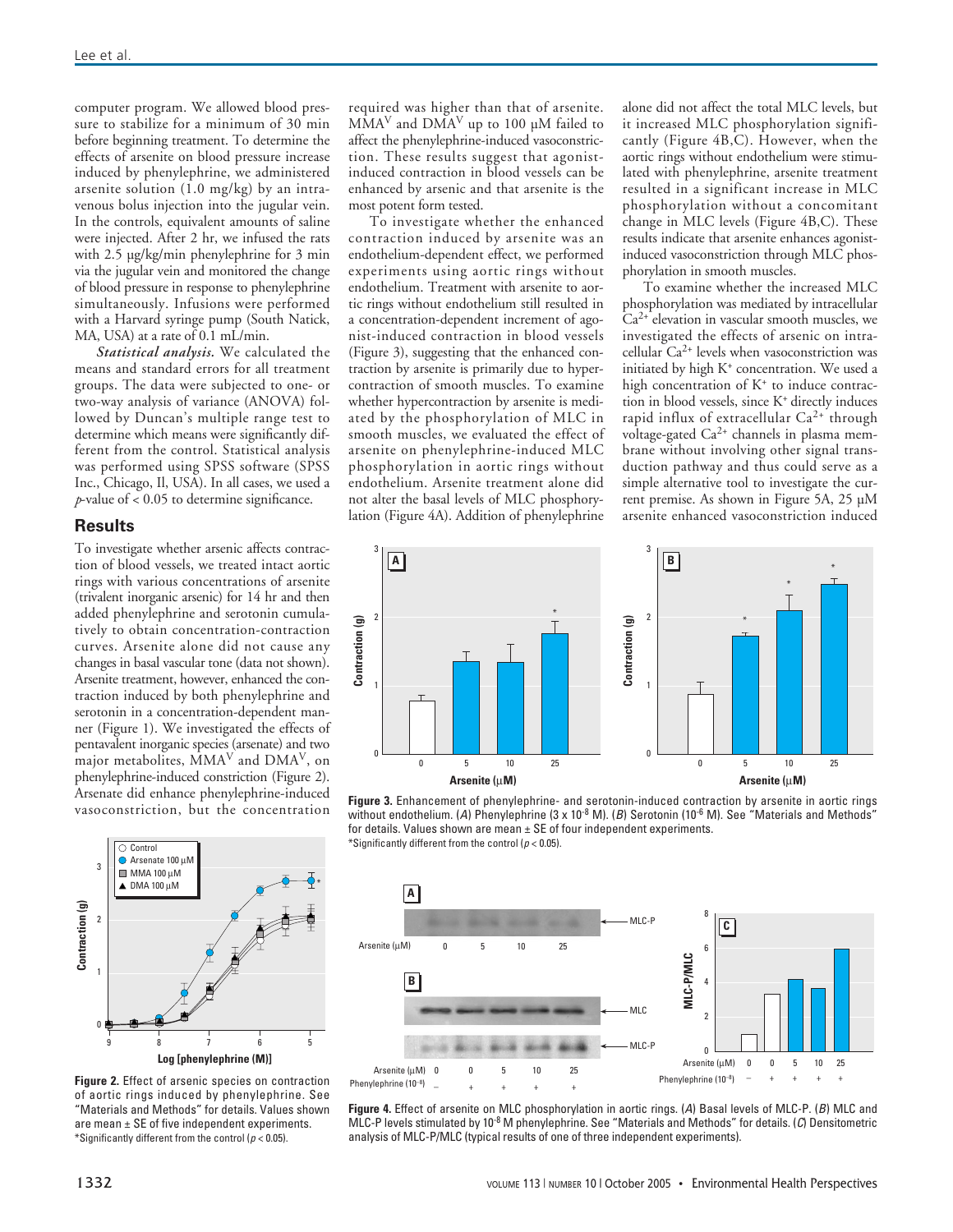by  $10-50$  mM K<sup>+</sup> in aortic rings without endothelium, which is consistent with the results shown in Figure 3. The next experiment was performed using aortic strips loaded with fura-2 fluorescent dye to investigate whether arsenic increased intracellular  $Ca<sup>2+</sup>$  in the presence of high K<sup>+</sup>. Arsenite, however, did not induce intracellular Ca<sup>2+</sup> elevation, but rather decreased  $Ca^{2+}$  concentration significantly in the presence of 90 mM K+ (Figure 5B). These results show that arsenite enhances vasoconstriction without concomitant increase of intracellular  $Ca<sup>2+</sup>$  levels, suggesting that arsenite might increase the contractility of blood vessels via Ca2+ sensitization.

To investigate this assumption, we measured smooth muscle contraction and the change of intracellular  $Ca^{2+}$  levels simultaneously using fura-2–loaded aortic strips. After the muscle strips were treated with 25 µM arsenite, contraction was induced successively by 12.5, 25, and 90 mM K+. Figure 6A and 6B shows a scanned reduction of the tracings from aortic strips. Compared with the control group, arsenite-treated aortic strips showed enhanced contraction without any concomitant increase in intracellular  $Ca^{2+}$  elevation (Figure 6A,B). Plotting this result reveals that the aortic strips treated with arsenite showed a steeper slope in the intracellular  $Ca^{2+}$  elevation versus contraction relationship (Figure 6C).



Figure 5. Effect of arsenite on vasoconstriction and intracellular Ca<sup>2+</sup> levels in the presence of high K<sup>+</sup>. (A) Contraction induced by various concentrations of K<sup>+</sup> in Ca<sup>2+</sup>-free KR solution in aortic rings without endothelium after treatment with arsenite. (B) Intracellular Ca<sup>2+</sup> levels determined in the presence of K<sup>+</sup> in fura-2 loaded aortic strips without endothelium after treatment with arsenite; values shown are mean ± SE of more than three independent experiments. See "Materials and Methods" for details. \*Significantly different from the control group ( $p < 0.05$ ).



Figure 6. Simultaneous measurement of Ca<sup>2+</sup> increase and contraction by KCI in aortic strips without endothelium after treatment with arsenite. Representative tracings of intracellular  $Ca^{2+}$  increase (A) and contraction (B) induced by KCl. See "Materials and Methods" for details. (C)  $Ca^{2+}$  elevation versus the magnitude of contraction; values shown are mean  $\pm$  SE of seven independent experiments.

These results suggest that arsenite might potentiate vasoconstriction by enhancing the Ca2+ sensitivity of contractile machinery in smooth muscle.

To verify the effects of arsenite on blood vessels *in vivo*, we monitored changes in blood pressure after intravenous infusion of phenylephrine into conscious rats (Figure 7). An intravenous bolus of arsenite had no effect on basal blood pressure. When rats were treated with arsenite 2 hr before phenylephrine infusion, the hypertensive effect of phenylephrine was significantly potentiated  $(23.0 \pm 3.2 \text{ vs.})$ 36.8 ± 3.6 mmHg, *p* = 0.029; Figure 7B,C). These results suggest that arsenite could induce the enhancement of agonist-induced vasoconstriction *in vivo* and this confirms the previous *in vitro* results (Figure 1)*.*

### **Discussion**

In the present study we demonstrate the ability of arsenic to enhance contraction of isolated aortic rings from rats. We have shown that arsenite enhances the vascular contraction induced by phenylephrine, serotonin, and high K<sup>+</sup> in a concentration-dependent manner and that the  $Ca^{2+}$  sensitization in smooth muscle largely contributes to arsenite-induced hypercontractility. These *in vitro* results were consistent with *in vivo* results in which arsenite potentiated the hypertensive effect of phenylephrine. Recently, the effect of arsenic on platelets has been suggested as a key mechanism in the development of cardiovascular diseases (Lee et al. 2002).



**Figure 7.** Effect of intravenously administered arsenite on phenylephrine-induced blood pressure increase in rats. (A) Saline 2 hr after arsenite exposure. (B) Phenylephrine 2 hr after saline exposure  $(\Delta$ mmHg = 23.0 ± 3.2; mean ± SE of four animals). (C) Phenylephrine 2 hr after arsenite exposure  $(\Delta mmHg = 36.8 \pm 3.6;$  mean  $\pm$  SE of four animals). See "Materials and Methods" for details. Periods of infusion are indicated in each panel. Data are representative tracings of four independent experiments.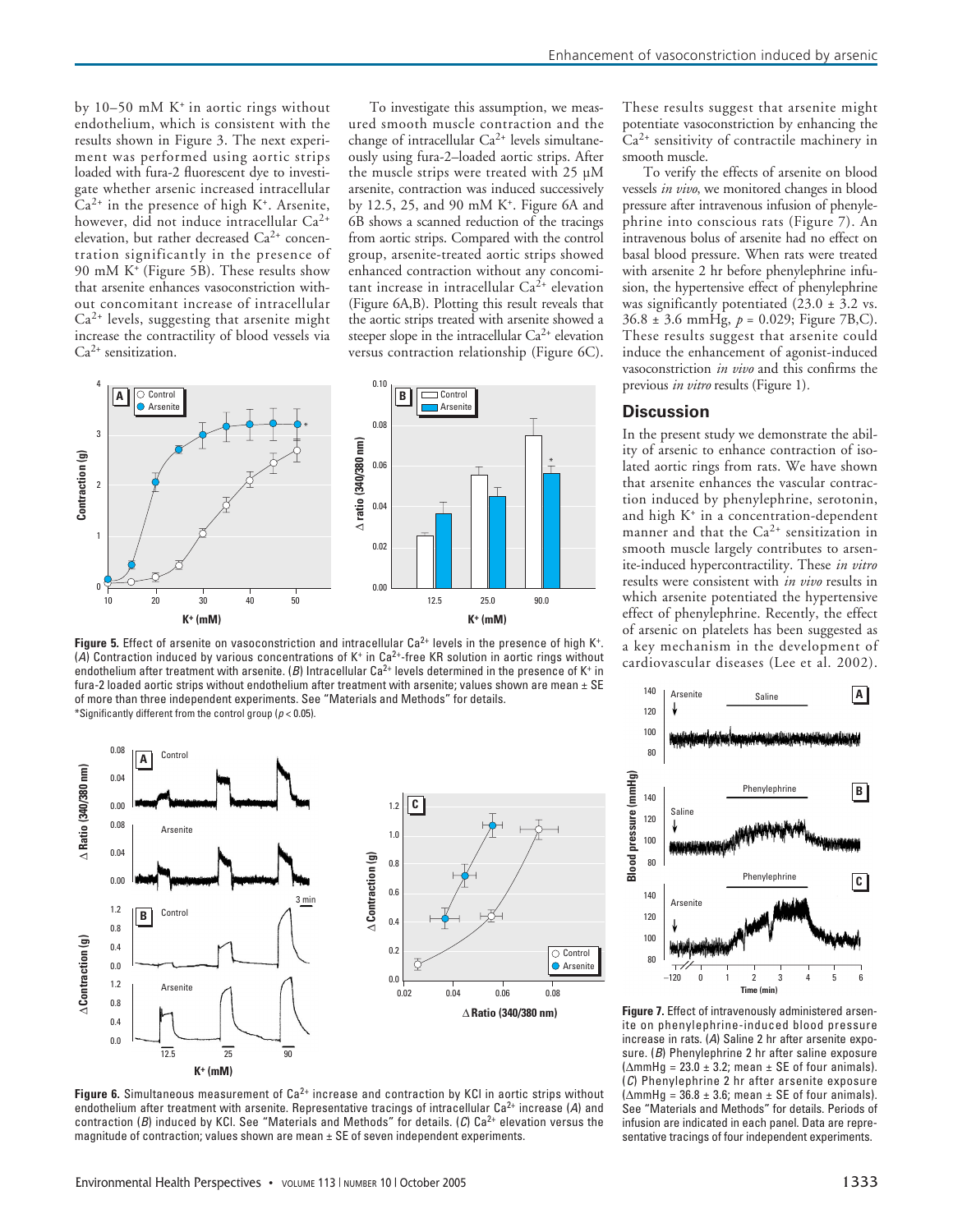Blood vessels, however, are another important tissue in cardiovascular system. Hypercontractility of blood vessels disrupts vasomotor tone regulation and makes vasoconstriction predominate, which can induce hypertension, complicating cardiovascular disease. Elevated peripheral resistance has been reported in populations exposed to arsenic-contaminated drinking water and in animals treated with arsenite (Carmignani et al. 1985; Chen and Yen 1964). Our data provide evidence that arsenite could enhance vascular smooth muscle contractility, suggesting that arsenic-induced hypercontraction of blood vessels might be another mechanism for arsenic-associated cardiovascular disease observed in human populations.

Suppression of nitric oxide production in endothelium results in the loss of vasodilator activity, causing vasoconstriction (Moncada et al. 1991), and we previously demonstrated that arsenite disrupts endothelium-dependent vasorelaxation via inhibition of endothelial nitric oxide production (Lee et al. 2002). Pi et al. (2003) also reported that vasoconstriction was increased in aortic rings isolated from arsenate-exposed rabbits. They explained the phenomena as a result of impaired nitric oxide formation. To examine whether the hypercontraction of blood vessels observed (Figure 1) was also mediated by the inhibition of endothelium-derived vasorelaxation activity, we performed experiments in aortic rings without endothelium. Surprisingly,

contraction by phenylephrine or serotonin was still enhanced by arsenite treatment (Figure 3), suggesting that the hypercontraction was dependent on smooth muscles in blood vessels. Because arsenite not only interferes with endothelium-dependent vasorelaxation but also enhances smooth muscle-dependent contraction, arsenite treatment could result in overall hypercontraction of blood vessels, leading to a possible increased risk for development of vascular diseases such as hypertension and atherosclerosis (Bohr et al. 1991; Mulvany and Aalkjaer 1990; Rubanyi 1993; Vanhoutte 1997).

As shown in Figure 2, treatment with arsenate (pentavalent inorganic arsenic) also potentiated phenylephrine-induced contraction, whereas  $\overline{MMA}^{\hat{V}}$  and  $\overline{DMA}^V$  showed no significant effect. Arsenate is generally known to exert its toxic effects by replacing phosphate in various biochemical reactions because it has a similar structure and properties to phosphate (Oremland and Stolz 2003). However, it is not certain that such properties are engaged in the enhancement of vasoconstriction shown in this study. Indeed, arsenate can be reduced to arsenite at a comparable rate in cell systems, and the biological effect of arsenate may in part result from its reduction to arsenite (Huang and Lee 1996). Therefore, considering that the effective concentration of arsenate is higher than that of arsenite, it is possible that the effect of arsenate arises from arsenite formed by reduction of arsenate.



Figure 8. Proposed mechanism for arsenite-induced vasoconstriction. Abbreviations: Ca<sup>2+</sup>-CaM, calcium calmodulin; IP<sub>3</sub>, inositol 1,4,5-trisphosphate; PIP<sub>2</sub>, phosphatidylinositol-4,5-bisphophate; PLC, phospholipase C; PPase, phosphatase; SMC, smooth muscle cells; SR, sarcoplasmic reticulum. Arsenite enhances the contraction of SMC by agonists such as phenylephrine or serotonin mediated through MLC phosphorylation. Arsenite also enhances vasoconstriction induced by high K+. The mechanism for this effect is due not to alteration of intracellular Ca<sup>2+</sup> levels, but to Ca<sup>2+</sup>-sensitization (shaded area) possibly via inhibition of PPase.

Phenylephrine and serotonin act on the  $\alpha_1$ -adrenoceptor and the 5-HT<sub>2</sub> serotonin receptor, respectively, on aortic smooth muscle cells and thus result in increasing intracellular Ca2+ (Bruckner et al. 1984; Peroutka 1984). In contrast to these receptor agonists, a high concentration of K+ bypasses receptorsignaling pathways and leads directly to intracellular  $Ca^{2+}$  elevation by opening  $Ca^{2+}$ channels following membrane depolarization (Chiu et al. 1987). These intracellular  $Ca^{2+}$ increases by phenylephrine, serotonin, and high K+ result in phosphorylation of MLC leading to vascular smooth muscle contraction. It is widely accepted that the degree of MLC phosphorylation is the essential factor that determines the extent to which smooth muscle contracts (Fukata et al. 2001; Walsh 1994). As shown in Figure 4B and 4C, MLC phosphorylation to phenylephrine was augmented by arsenite, from which it can be concluded that hypercontraction by arsenite is an MLC phosphorylation-dependent effect. In contrast, arsenite alone did not induce the MLC phosphorylation significantly (Figure 4A), consistent with the fact that basal tones of blood vessels were not changed by arsenite treatment alone.

In addition to intracellular Ca2+ elevation, the level of responsiveness of contractile machinery to intracellular  $Ca^{2+}$  plays a key role in regulating the contractility of smooth muscle cells (Somlyo and Somlyo 2000). Simultaneous measurement of contraction and intracellular  $Ca^{2+}$  increase in aortic strips revealed that arsenite potentiated the magnitude of contraction without concomitant increase in  $Ca^{2+}$  elevation (Figure 6), suggesting significant contribution of  $Ca^{2+}$  sensitization to the hypercontraction induced by arsenite. Previous studies suggested that the mechanism for  $Ca^{2+}$  sensitization was mainly due to modulation of MLC phosphatase activity (Fukata et al. 2001; Uehata et al. 1997). That is, if MLC phosphatase was inhibited, the enhanced MLC phosphorylation could be elicited at the same  $Ca^{2+}$  concentration, which resulted in hypercontraction. However, it is currently uncertain whether arsenite could inhibit MLC phosphatase directly.

In this study, we showed that arsenite causes enhanced vasoconstriction *in vitro* and demonstrated that  $Ca^{2+}$  sensitization in smooth muscle is responsible for MLC phosphorylation-dependent hypercontraction by arsenite (Figure 8). In our *in vivo* study, arsenite treatment potentiated the hypertensive effect of phenylephrine in rats. These results confirm our *in vitro* observations and suggest that increased vasocontraction may be a contributing factor in the development of cardiovascular diseases in populations exposed to arsenic.